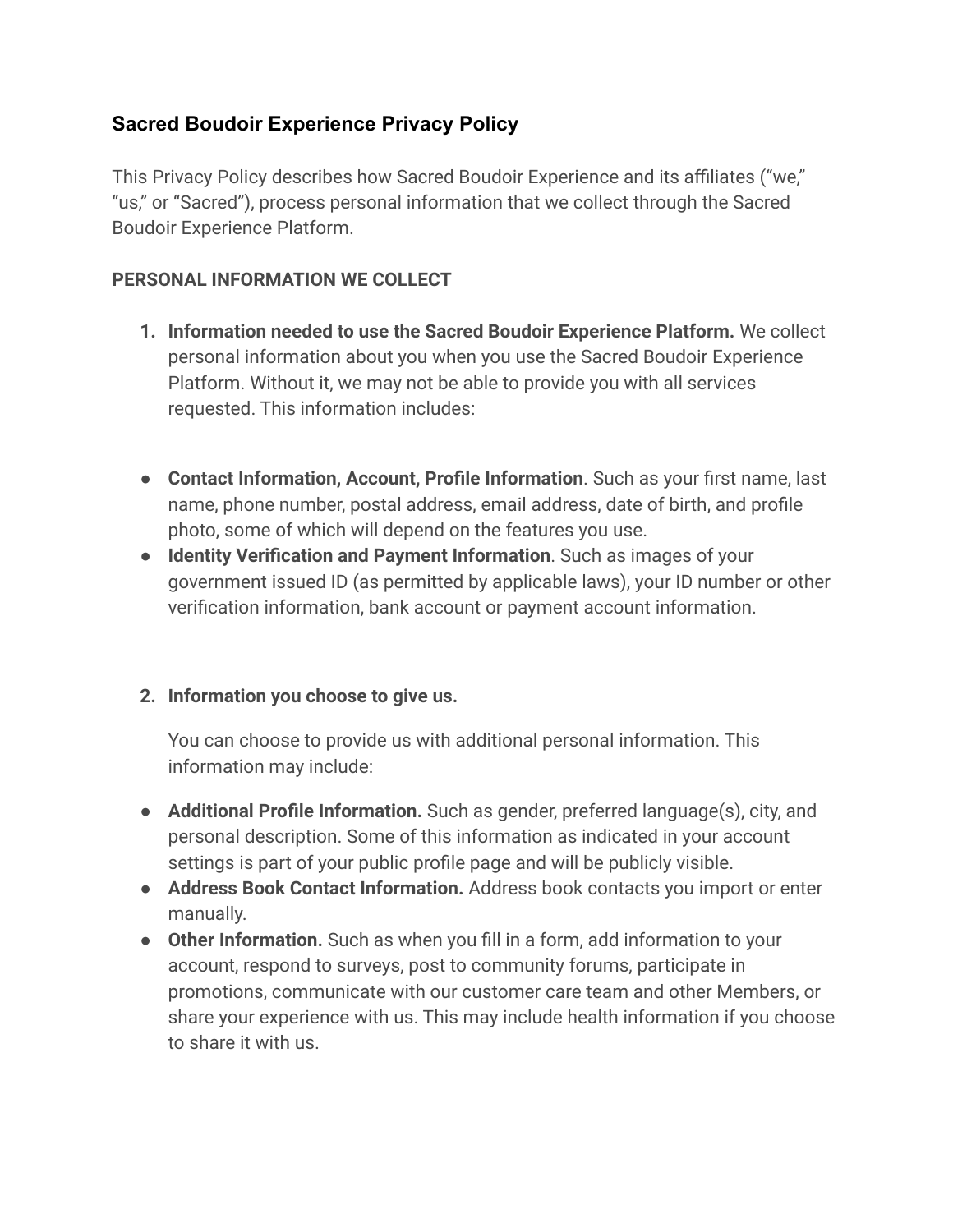## **3. Information Automatically Collected by Using the Sacred Boudoir Experience Platform and our Payment Services.**

When you use the Sacred Boudoir Experience Platform and Payment Services, we automatically collect personal information. This information may include:

- **Usage Information**. Such as the pages or content you view, searches for Vendor Listings, bookings you have made, and other actions on the Sacred Boudoir Experience Platform.
- **Log Data and Device Information**. Such as details about how you've used the Sacred Boudoir Experience Platform, IP address, access dates and times, hardware and software information, device information, device event information, unique identifiers, crash data, cookie data.
- **Payment Transaction Information**. Such as payment instrument used, date and time, payment amount, payment instrument expiration date and billing postcode, PayPal email address, IBAN information, your address and other related transaction details.

# **4. Personal Information We Collect from Third Parties.**

We collect personal information from other sources, such as:

- **Third-Party Services**. If you link, connect, or login to the Sacred Boudoir Experience Platform with a third party service (e.g. Google, Facebook, WeChat), you direct the service to send us information such as your registration, friends list, and profile information as controlled by that service or as authorized by you via your privacy settings at that service.
- **Background Information**. For Members in the United States, to the extent permitted by applicable laws, we may obtain reports from public records of criminal convictions or sex offender registrations. We may use your information, including your full name and date of birth, to obtain such reports.
- **Enterprise Product Invitations and Account Management**. Organizations that use our Enterprise products may submit personal information to facilitate account management and invitations to use enterprise products.
- **Referrals and co-travelers**. If you are invited to the Sacred Boudoir Experience Platform, the person who invited you can submit personal information about you such as your email address or other contact information.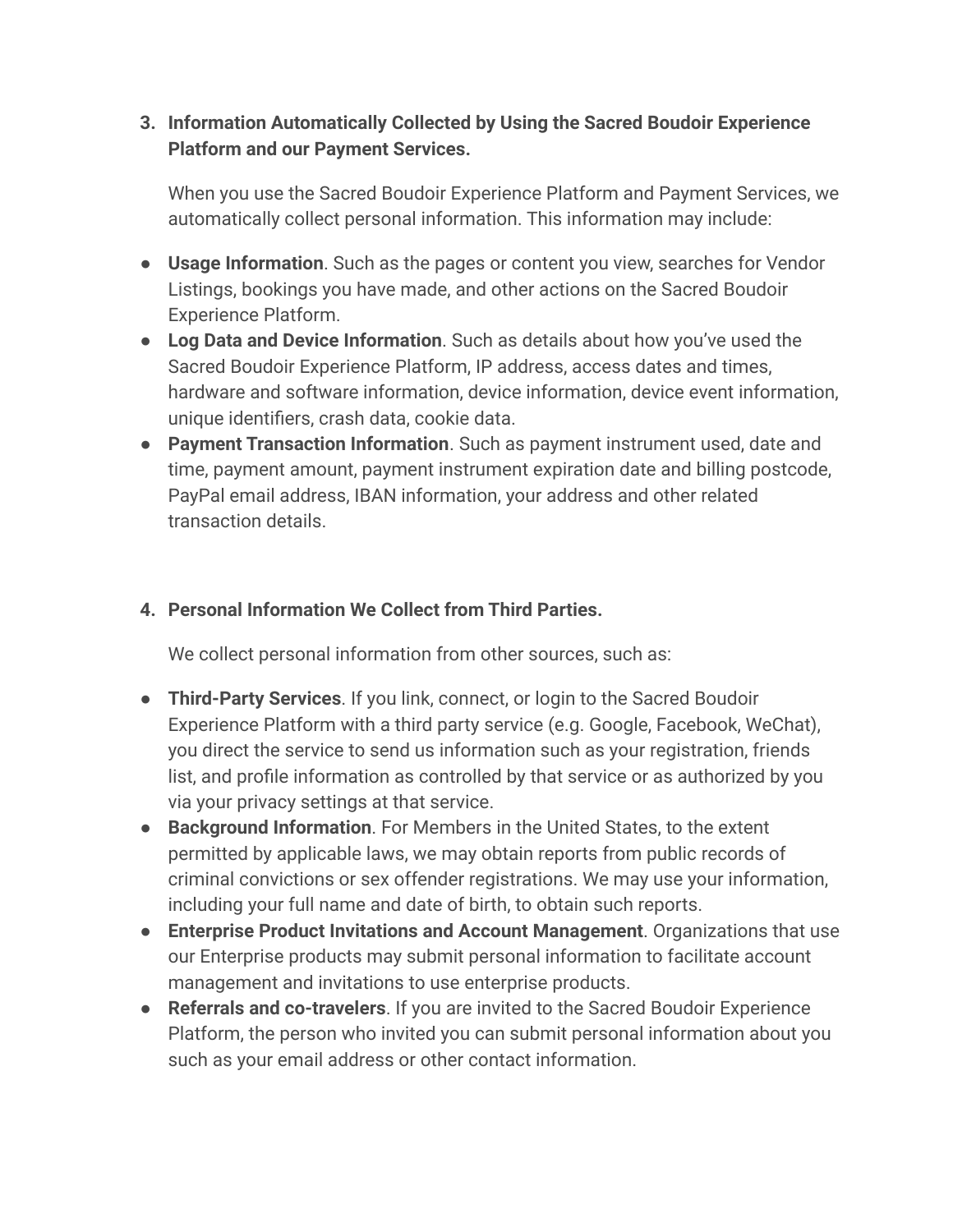● **Other Sources**. To the extent permitted by applicable law, we may receive additional information about you, such as references, demographic data or information to help detect fraud and safety issues from third party service providers and/or partners, and combine it with information we have about you. For example, we may receive background check results or fraud warnings from identity verification service providers for use in our fraud prevention and risk assessment efforts. We may receive information about you and your activities on and off the Sacred Boudoir Experience Platform, or about your experiences and interactions from our partners. We may receive health information, including but not limited to health information related to contagious diseases.

### **HOW WE USE INFORMATION WE COLLECT**

- **1. Provide, Improve, and Develop the Sacred Boudoir Experience Platform.** We use personal information to:
- enable you to access the Sacred Boudoir Experience Platform and make and receive payments,
- enable you to communicate with other Members,
- perform analytics, debug and conduct research,
- provide customer service,
- send you messages, updates, security alerts, and account notifications,
- if you provide us with your contacts' information such as your friends or co-vendors, we may process this information: (i) to facilitate your referral invitations, (ii) to share your reservation details, (iii) for fraud detection and prevention, and (iv) to facilitate your requests or for any other purpose you authorize,
- personalize and customize your experience based on your interactions with the Sacred Boudoir Experience Platform, your search and booking history, your profile information and preferences, and other content you submit, and
- enable your use of our enterprise products.
- **2. Create and Maintain a Trusted and Safer Environment. We use personal information to:**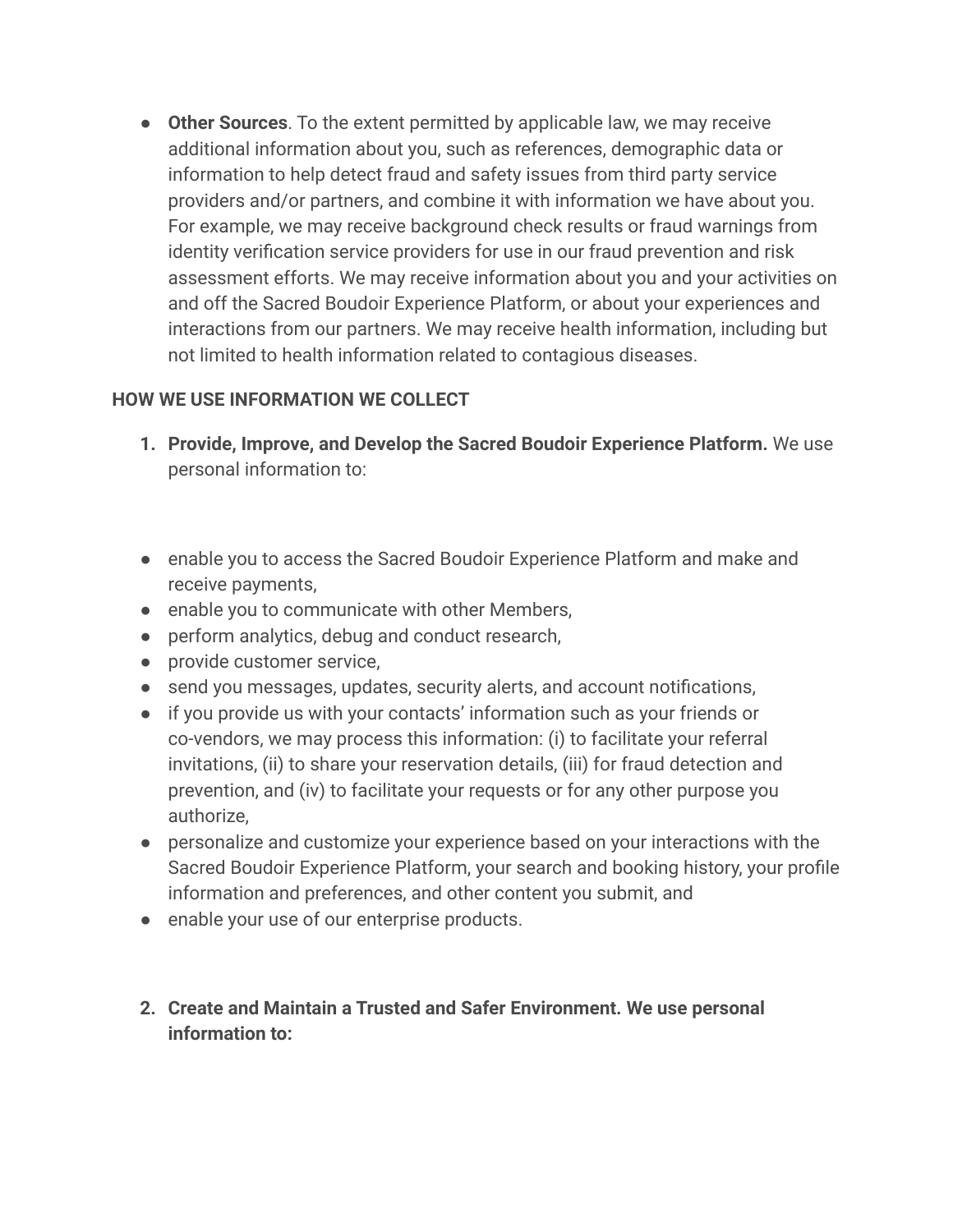- detect and prevent fraud, spam, abuse, security and safety incidents, and other harmful activity,
- study and combat discrimination
- conduct security investigations and risk assessments,
- verify or authenticate information provided by you,
- conduct checks against databases and other information sources, including background or police checks,
- comply with our legal obligations, protect the health and well-being of our Clients, Vendors, Vendors' employees and members of the public,
- resolve disputes with our Members,
- enforce our agreements with third parties,
- comply with law, respond to legal requests, prevent harm and protect our rights
- enforce our Terms and other policies, and
- in connection with the activities above, we may conduct profiling based on your interactions with the Sacred Boudoir Experience Platform, your profile information and other content you submit to Sacred Boudoir Experience, and information obtained from third parties. In limited cases, automated processes could restrict or suspend access to the Sacred Boudoir Experience Platform if such processes detect activity that we think poses a safety or other risk to Sacred Boudoir Experience, our community, or third parties.
- **3. Provide, Personalize, Measure, and Improve our Advertising and Marketing.** We may use personal information to:
- send you promotional messages, marketing, advertising, and other information based on your preferences and social media advertising through social media platforms,
- personalize, measure, and improve our advertising,
- administer referral programs, rewards, surveys, sweepstakes, contests, or other promotional activities or events sponsored or managed by Sacred Boudoir Experience or its third-party partners,
- analyze characteristics and preferences to send you promotional messages, marketing, advertising and other information that we think might be of interest to you, and
- invite you to events and relevant opportunities.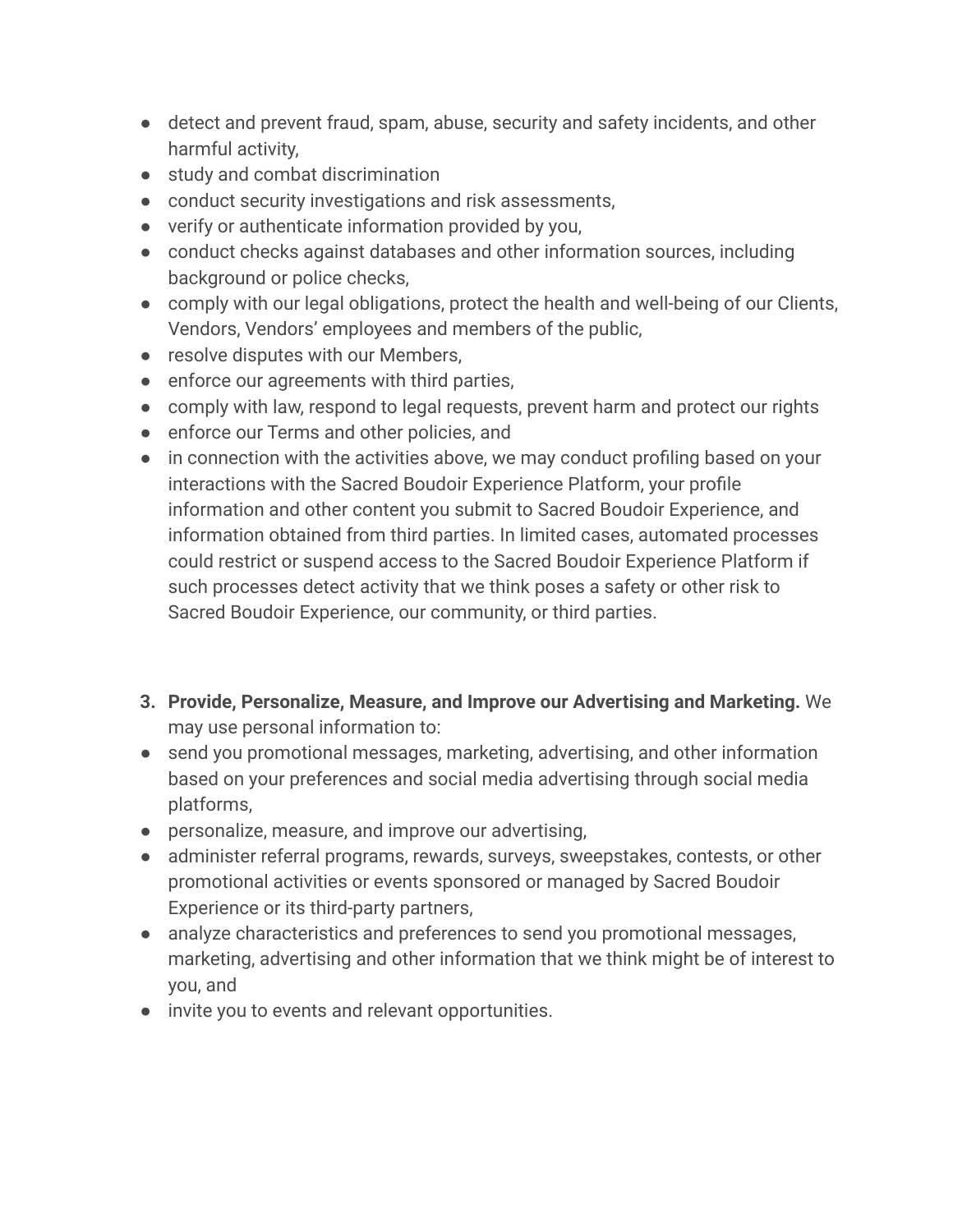- **4. Provide Payment services**. Personal information is used to enable or authorize third parties to use Payment Services:
- Detect and prevent money laundering, fraud, abuse, security incidents.
- Conduct security investigations and risk assessments.
- Comply with legal obligations (such as anti-money laundering regulations).
- Enforce the Payment Terms and other payment policies
- With your consent, send you promotional messages, marketing, advertising, and other information that may be of interest to you based on your preferences.
- Provide and improve the Payment Services.

## **SHARING AND DISCLOSURE**

#### **Sharing With Your Consent or at Your Direction.**

**1.** Where you provide consent, we share your information as described at the time of consent, such as when authorizing a third-party application or website to access your Sacred Boudoir Experience account or participating in promotional activities by Sacred Boudoir Experience partners or third parties.

Where permissible with applicable law, we may use certain information about you, such as your email address, de-identify it, and share it with social media platforms, to generate leads, drive traffic to Sacred Boudoir Experience or otherwise promote our products and services.

### **2. Sharing between Members.**

## **To help facilitate bookings or other interactions between Members, we may need to share certain information such as:**

- When a booking request is made or dispute is submitted, certain information may be shared between Client(s) and Vendor(s), including profile, name, names of any additional Clients, cancellation history, review information, age of client (unless prohibited by applicable law), dispute outcome (when applicable) and other information you choose to share and submit. When you as a Vendor have a confirmed booking, certain information is shared with the Client to coordinate the booking, such as your profile, full name, phone number, and Vendor Service Listing.
- When you as a Vendor invite another Member to be a Vendor with you, you authorize that person to access and update your information and Member Content, including but not limited to certain information like your full name,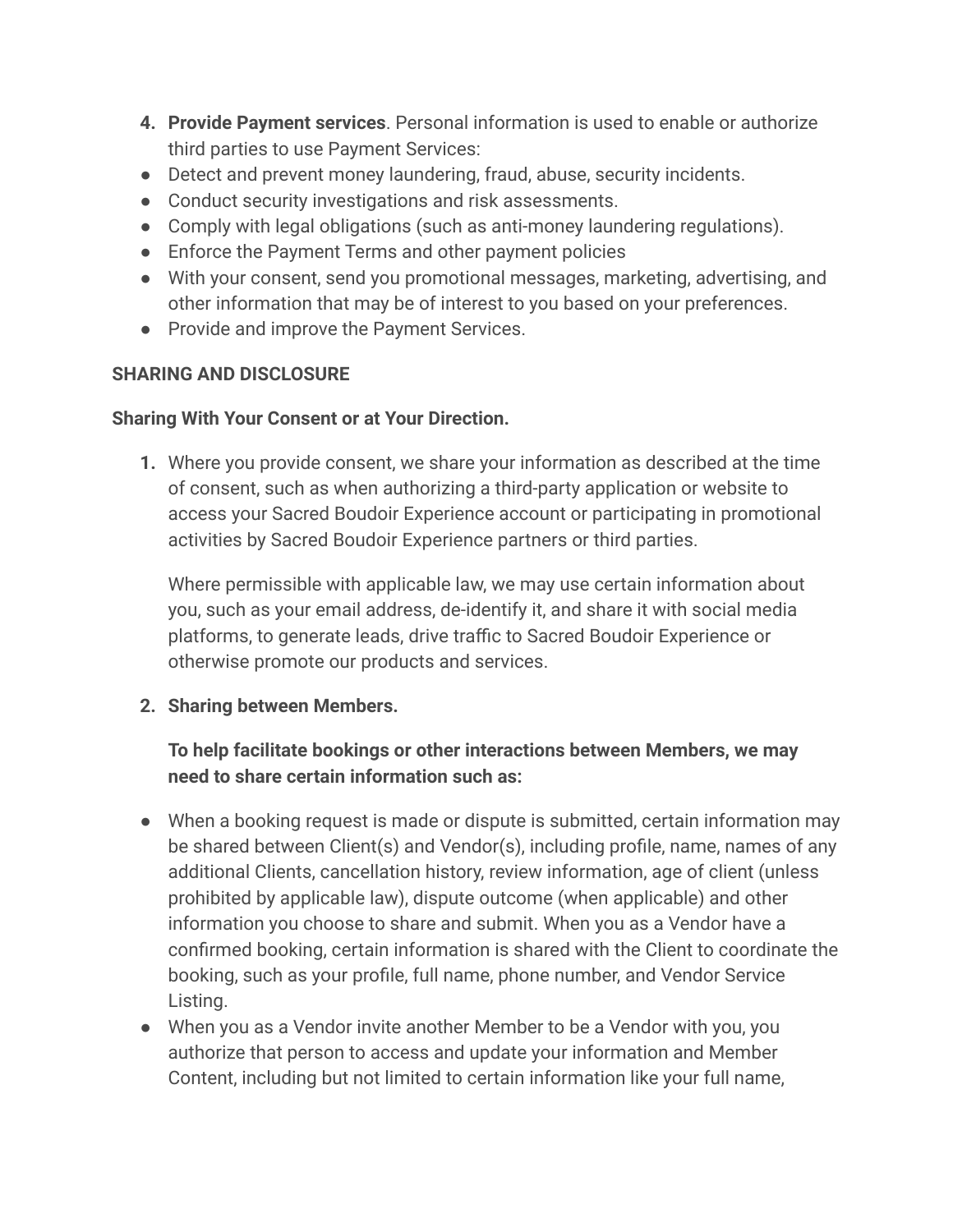phone number, Studio address, calendar, Service Listing information, Service Listing photos, and email address.

### **3. Information You Publish in Profiles, Listings, and other Public Information**.

You can make certain information publicly visible to others, such as:

- Your public profile page, which includes your profile photo, first name, description, and city.
- Reviews, ratings and other public feedback.
- Content in a community or discussion forum, blog or social media post.

We may display parts of your public profile and other Content you make available to the public like Listing details on third-party sites, platforms and apps.

Information you share publicly on the Sacred Boudoir Experience Platform may be indexed through third-party search engines.

## **4. Vendor Service Providers**.

Vendors may use third-party services to help manage or deliver their services, such as delivery and packaging services. Vendors may use features on the Sacred Boudoir Experience Platform to share information about the Client (like booking/reservation dates, Client name, Client phone number) with such third-party service providers.

# **5. Complying with Law, Responding to Legal Requests, Preventing Harm and Protecting our Rights**.

We may disclose your information to courts, law enforcement, governmental or public authorities, tax authorities, or authorized third parties, if and to the extent we are required or permitted to do so by law or where disclosure is reasonably necessary: (i) to comply with our legal obligations, (ii) to comply with a valid legal request or to respond to claims asserted against Sacred Boudoir Experience, (iii) to respond to a valid legal request relating to a criminal investigation to address alleged or suspected illegal activity, or to respond to or address any other activity that may expose us, you, or any other of our users to legal or regulatory liability, (iv) to enforce and administer our agreements with Members, or (v) to protect the rights, property or personal safety of Sacred Boudoir Experience, its employees, its Members, or members of the public.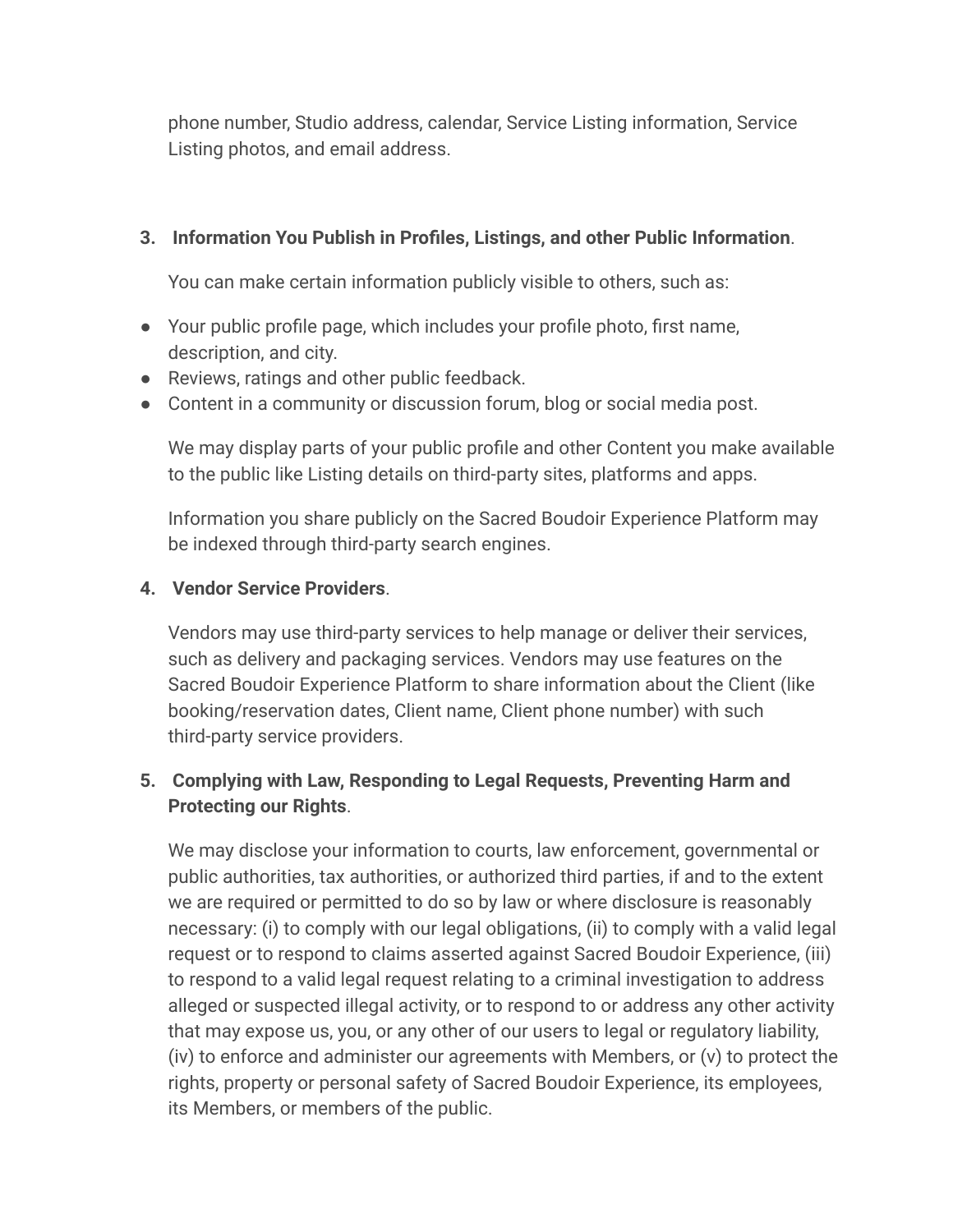Where appropriate, we may notify Members about legal requests unless: (i) providing notice is prohibited by the legal process itself, by court order we receive, or by applicable law, or (ii) we believe that providing notice would be futile, ineffective, create a risk of injury or bodily harm to an individual or group, or create or increase a risk of fraud upon or harm to Sacred Boudoir Experience, our Members, or expose Sacred Boudoir Experience to a claim of obstruction of justice.

### **6. Service Providers**.

We share personal information with affiliated and unaffiliated service providers to help us run our business, including service providers that help us: (i) verify your identity or authenticate your identification documents, (ii) check information against public databases, (iii) conduct background or police checks, fraud prevention, and risk assessment, (iv) perform product development, maintenance and debugging, (v) allow the provision of the Sacred Boudoir Experience Services through third-party platforms and software tools, (vi) provide customer service, advertising, or payments services, (vii) process, handle or assess insurance claims or similar claims, or (viii) facilitate non-profit and charitable activities consistent with Sacred Boudoir Experience's mission. These providers are contractually bound to protect your personal information and have access to your personal information to perform these tasks.

### **7. Business Transfers**.

If Sacred Boudoir undertakes or is involved in any merger, acquisition, reorganization, sale of assets, bankruptcy, or insolvency event, then we may sell, transfer or share some or all of our assets, including your information in connection with such transaction or in contemplation of such transaction (e.g., due diligence). In this event, we will notify you before your personal information is transferred and becomes subject to a different privacy policy.

### **8. Corporate Affiliates**.

To support us in providing, integrating, promoting and improving the Sacred Boudoir Platform, Payment Services, and our affiliates' services, we may share personal information within our corporate family of companies that are related by common ownership or control. Some examples are: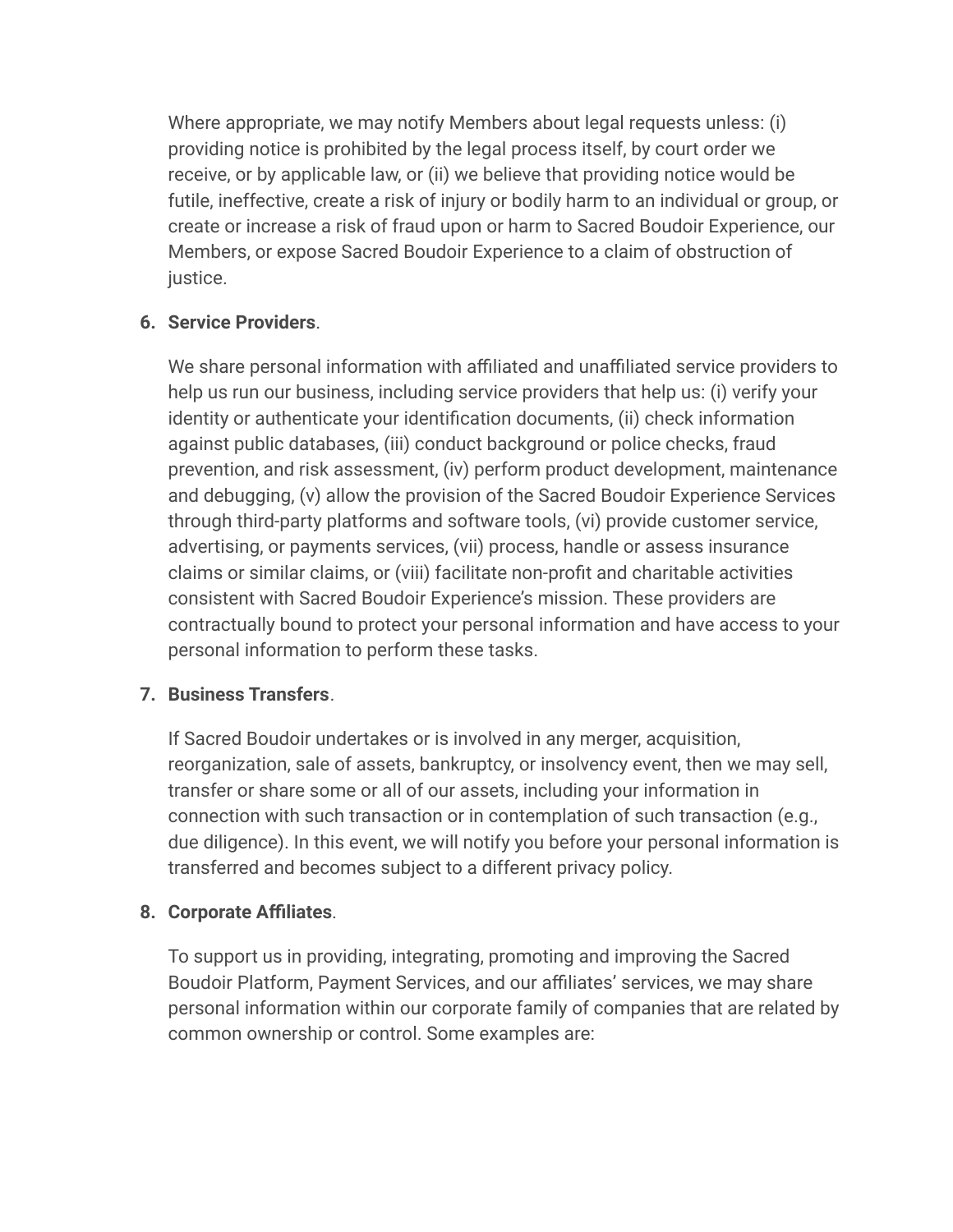● **Sharing with Sacred Boudoir Experience Payments**. In order to facilitate payments on or through the Sacred Boudoir Experience Platform, certain information will be shared with the relevant Sacred Boudoir Experience Payments entity.

### **9. Linking Third-Party Accounts**.

You can link your Sacred Boudoir Experience account with certain third-party services like social networks. Your contacts on these third-party services are referred to as "Friends." When you direct the data sharing by creating this link:

- some of the information provided to us from linking accounts may be published on your public profile,
- your activities on the Sacred Boudoir Experience Platform may be displayed to your Friends on the Sacred Boudoir Experience Platform and/or that third-party service,
- a link to your public profile on that third-party service may be included in your Sacred Boudoir Experience public profile,
- other Sacred Boudoir Experience users may be able to see any Friends that you may have in common with them, or that you are a Friend of their Friend if applicable,
- other Sacred Boudoir Experience users may be able to see any schools, hometowns or other groups you have in common with them as listed on your linked social networking service,
- information you provide to us from the linking of your accounts may be stored, processed and transmitted for fraud prevention and risk assessment purposes, and
- publication and display of information that you provide to the Sacred Boudoir Experience Platform through this linkage is subject to your settings and authorizations on the Sacred Boudoir Experience Platform and the third-party service.

### **10.Third-Party Partners & Integrations**.

Parts of Sacred Boudoir Experience may link to third-party services, not owned or controlled by Sacred Boudoir Experience. Use of these services is subject to the privacy policies of those providers. Sacred Boudoir Experience does not own or